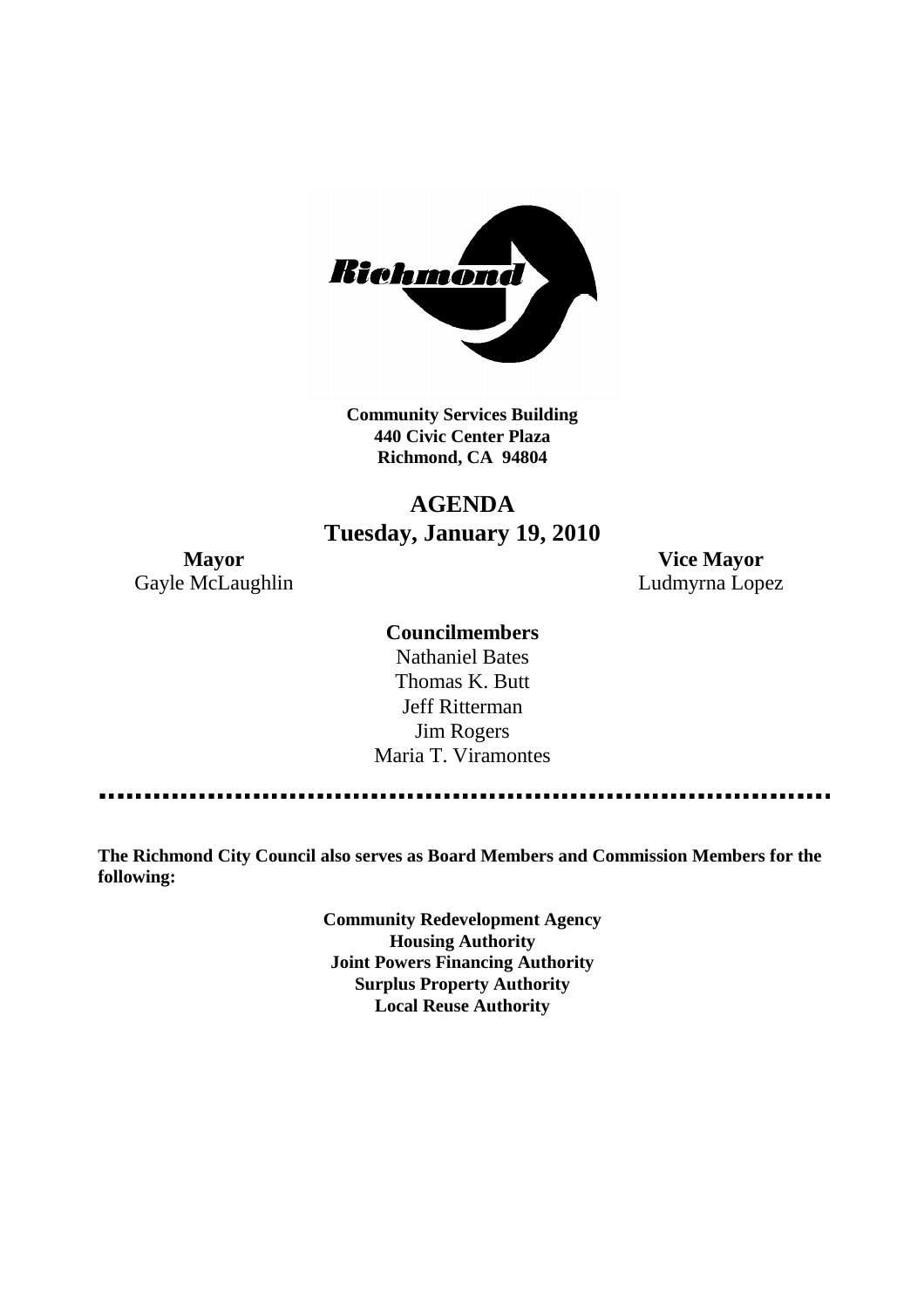# **MEETING PROCEDURES**

The City of Richmond encourages community participation at its City Council meetings and has established procedures that are intended to accommodate public input in a timely and time-sensitive way. As a courtesy to all members of the public who wish to participate in City Council meetings, please observe the following procedures:

**PUBLIC COMMENT ON AGENDA ITEMS:** Anyone who desires to address the City Council on items appearing on the agenda must complete and file a pink speaker's card with the City Clerk **prior** to the City Council's consideration of the item. Once the City Clerk has announced the item and discussion has commenced, no person shall be permitted to speak on the item other than those persons who have submitted their names to the City Clerk. Your name will be called when the item is announced for discussion. **Each speaker will be allowed TWO (2) MINUTES to address the City Council on NON-PUBLIC HEARING items listed on the agenda.**

**OPEN FORUM FOR PUBLIC COMMENT:** Individuals who would like to address the City Council on matters not listed on the agenda or on **Presentations, Proclamations and Commendations, Report from the City Attorney, or Reports of Officers** may do so under Open Forum. All speakers must complete and file a pink speaker's card with the City Clerk **prior** to the commencement of Open Forum. **The amount of time allotted to individual speakers shall be determined based on the number of persons requesting to speak during this item. The time allocation for each speaker will be as follows: 15 or fewer speakers, a maximum of 2 minutes; 16 to 24 speakers, a maximum of 1 and one-half minutes; and 25 or more speakers, a maximum of 1 minute.**

#### **SPEAKERS ARE REQUESTED TO OCCUPY THE RESERVED SEATS IN THE FRONT ROW BEHIND THE SPEAKER'S PODIUM AS THEIR NAME IS ANNOUNCED BY THE CITY CLERK.**

**CONSENT CALENDAR:** Consent Calendar items are considered routine and will be enacted, approved or adopted by one motion unless a request for removal for discussion or explanation is received from the audience or the City Council. A member of the audience requesting to remove an item from the Consent Calendar must complete and file a speaker's card with the City Clerk **prior to the City Council's consideration of Item C, Agenda Review.** An item removed from the Consent Calendar may be placed anywhere on the agenda following the City Council's agenda review.

*The City Council's adopted Rules of Procedure recognize that debate on policy is healthy; debate on personalities is not. The Chairperson has the right and obligation to cut off discussion that is too personal, too loud, or too crude.*

**\*\*\*\*\*\*\*\*\*\*\*\*\*\*\*\*\*\*\*\*\*\*\*\*\*\*\*\*\*\*\*\*\*\*\*\*\*\*\*\*\*\*\*\*\*\*\*\*\*\*\*\*\*\*\*\*\*\***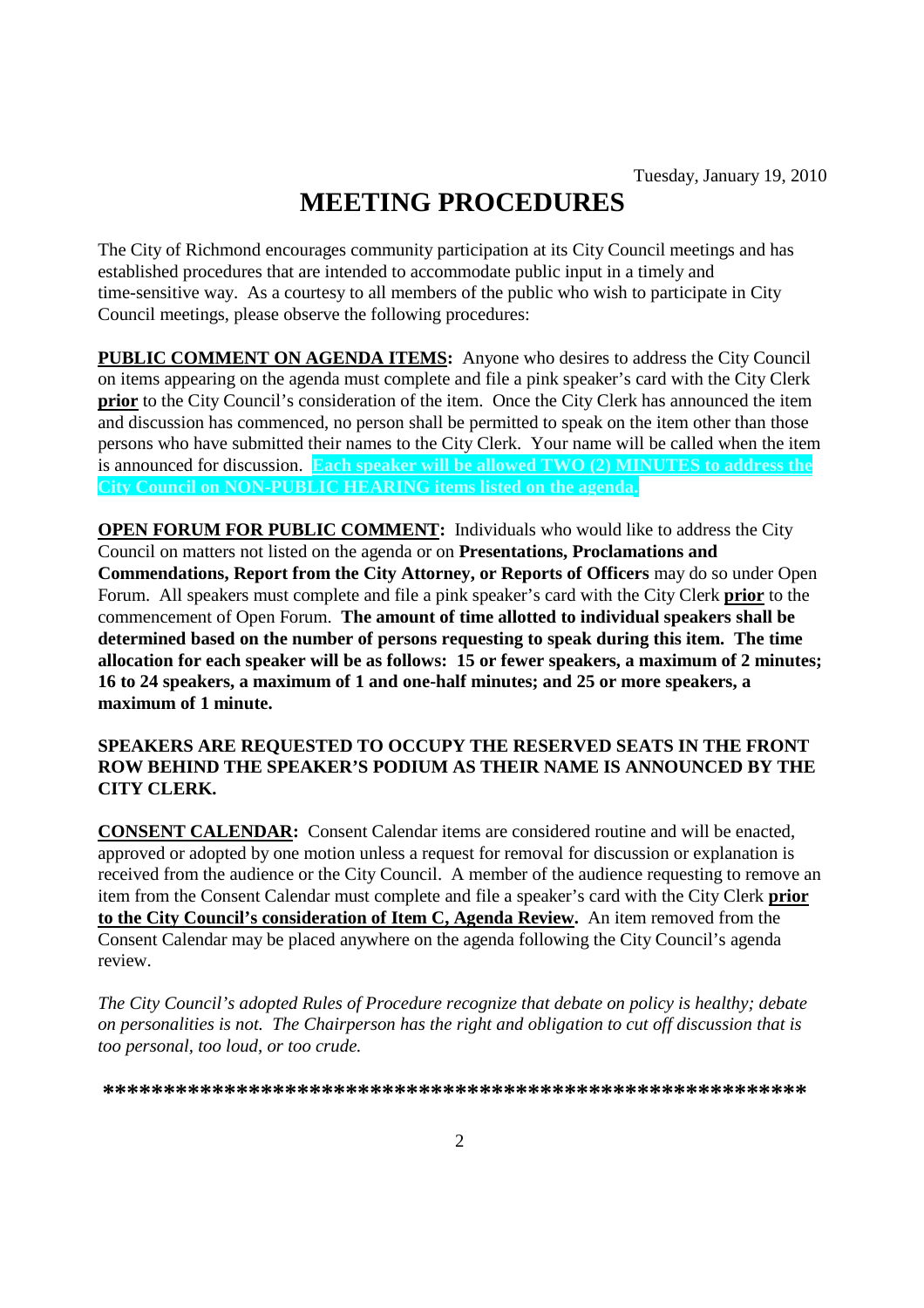Tuesday, January 19, 2010

## **EVENING OPEN SESSION**

5:00 p.m.

#### **A. ROLL CALL**

#### **B. PUBLIC COMMENT**

#### **C. ADJOURN TO CLOSED SESSION**

## **CLOSED SESSION**

Shimada Room of the Community Services Building

#### **A. CITY COUNCIL**

**A-1.** CONFERENCE WITH LEGAL COUNSEL - EXISTING LITIGATION (Subdivision [a] of Government Code Section 54956.9):

Chevron vs. City of Richmond

Citizens for Eastshore Parks vs. City of Richmond

Communities for a Better Environment vs. City of Richmond

**A-2.** CONFERENCE WITH LEGAL COUNSEL - ANTICIPATED LITIGATION (Initiation of litigation pursuant to Subdivision (c) of Government Code Section 54956.9):

One case

**A-3.** CONFERENCE WITH REAL PROPERTY NEGOTIATOR (Government Code Section 54956.8):

> Property: Ford Point Oil House Agency Negotiators: Steve Duran and Alan Wolken Negotiating Party: FPOC, LLC Under Negotiation: Price and Terms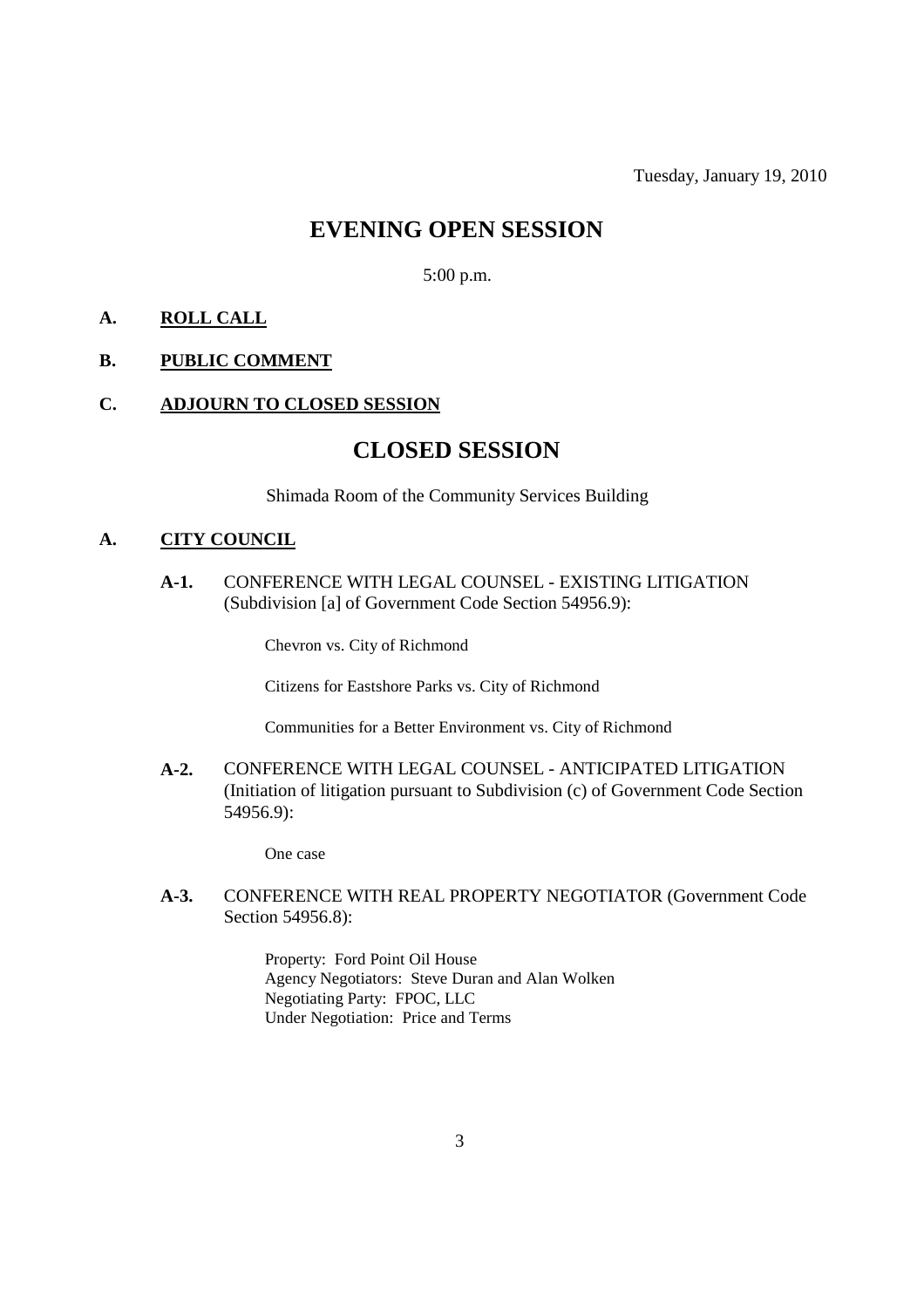Tuesday, January 19, 2010

Property: Point Molate (site of former Naval Shipyard Depot) Agency Negotiators: Bill Lindsay and Janet Schneider Negotiating Party: Upstream Point Molate LLC Under Negotiation: Price and Terms of Payment

**\*\*\*\*\*\*\*\*\*\*\*\*\*\*\*\*\*\*\*\*\*\*\*\*\*\*\*\*\*\*\*\*\*\*\*\*\*\*\*\*\*\*\*\*\*\*\*\*\*\*\*\*\*\*\*\*\*\***

## **RICHMOND CITY COUNCIL**

6:30 p.m.

## **PLEDGE TO THE FLAG**

- **A. ROLL CALL**
- **B. STATEMENT OF CONFLICT OF INTEREST**
- **C. OPEN FORUM FOR PUBLIC COMMENT**

#### **D. AGENDA REVIEW**

#### **E. STATE OF THE CITY ADDRESS**

**E-1.** Presentation of 2010 State of the City Address - Mayor McLaughlin (620-6503).

#### **F. PRESENTATIONS, PROCLAMATIONS, AND COMMENDATIONS**

**F-1.** Presentation of 2010 Martin Luther King, Jr. Richmond Community Leadership and Service Awards - Mayor's Office (Mayor McLaughlin 620-6503).

#### **G. REPORT FROM THE CITY ATTORNEY OF FINAL DECISIONS MADE AND NON-CONFIDENTIAL DISCUSSIONS HELD DURING CLOSED SESSION**

#### **H. ELECTION OF VICE MAYOR**

**H-1.** Elect vice mayor for 2010 - Mayor's Office (Mayor McLaughlin 620-6503).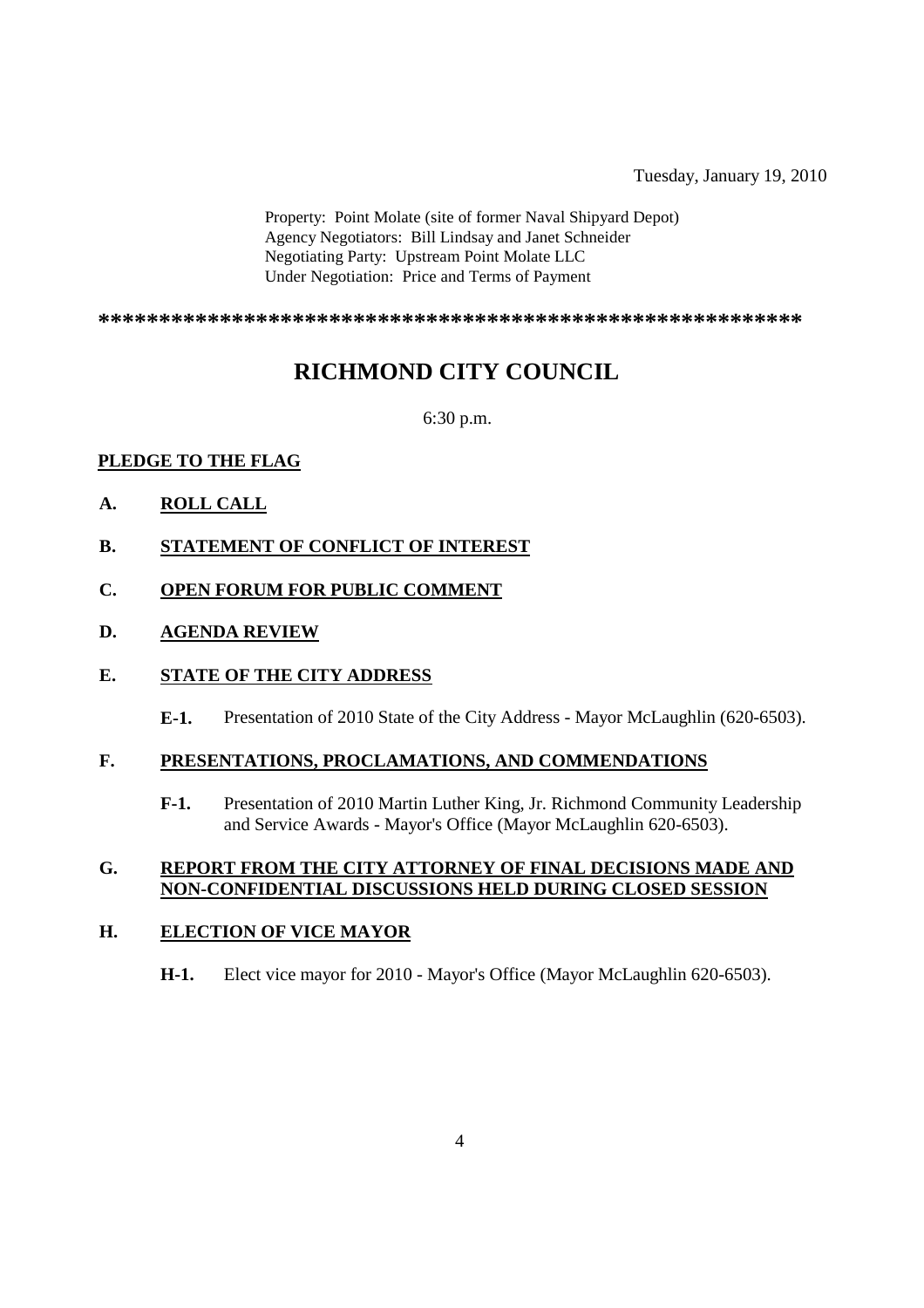#### **I. CITY COUNCIL CONSENT CALENDAR**

- **I-1.** APPROVE a third amendment to the existing construction management services contract with Harris & Associates, Inc. to provide additional construction management services and to continue improving and updating Engineering Services' inspection policies and procedures, increase payment limit by \$250,000 to a new total limit of \$2,160,000, and extend the term of the contract to December 31, 2010, from the original March 21, 2006, inception date (this item was reviewed and recommended for approval by the Finance Committee at its December 4, 2009, meeting) - Engineering Services (Edric Kwan 621-1825).
- **I-2.** INTRODUCE an ordinance (first reading) establishing the wages, salary, and compensation for the new classification of Industrial Waste Inspector I (Salary Range No. 047D: \$5,302 - \$6,367/month), compensation for the new classification of Industrial Waste Inspector II (Salary Range No. 054B: \$5,758 - \$6,965/month) and compensation for the new classification of Industrial Waste Inspector III (Salary Range No. 059B: \$6,241 - \$7,662/month). This item is a retitling of two existing classifications (Industrial Waste Inspector I/II) and the creation of a lead position - Human Resources Management (Leslie Knight 620-6600).
- **I-3.** ADOPT the revised and re-titled classification of Industrial Waste Inspector to Industrial Waste Inspector I/II/III in the Engineering Department. This item is a re-titling of two existing classifications (Industrial Waste Inspector I/II) and the creation of a lead position (Industrial Waste Inspector III) - Human Resources Management (Leslie Knight 620-6600).
- **I-4.** APPROVE a contract with The Williams Group to provide computer and entrepreneurship training services for the Office of Neighborhood Safety California Gang Reduction and Intervention Program Grant in an amount not to exceed \$65,110. The contract term is from January 1, 2010, through March 31, 2011 - Office of Neighborhood Safety (DeVone Boggan 620-5421).
- **I-5.** ADOPT an ordinance (second reading) repealing Richmond Municipal Code Chapter 11.98, which bans the possession of large capacity magazines for guns, consistent with prior Council direction to staff to explore alternative legislative approaches to addressing public safety threats posed by large capacity magazines in guns - City Attorney's Office (Randy Riddle 620-6509).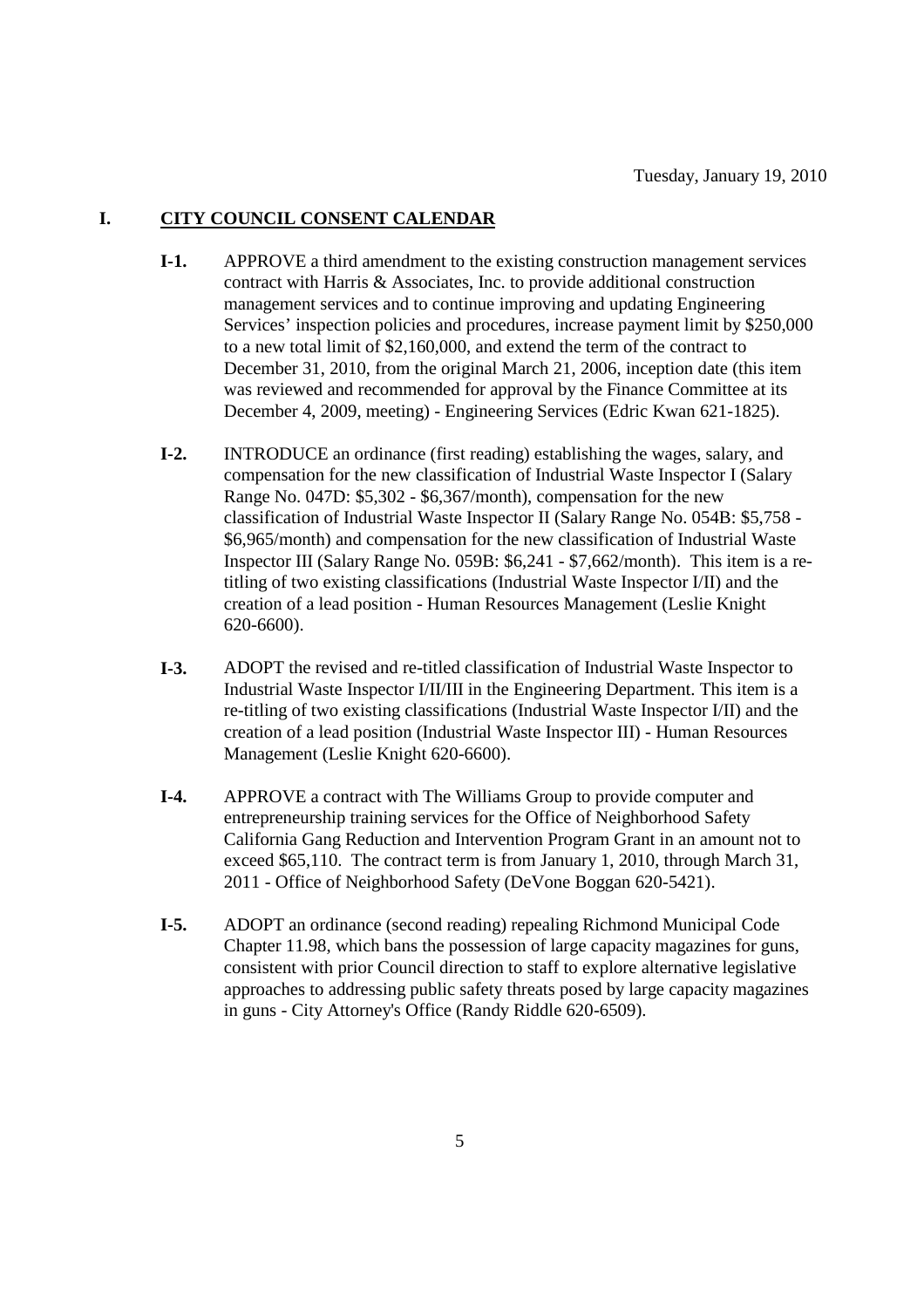- **I-6.** ADOPT a resolution providing authorization to publish a notice of public hearing concerning proposed increases in Wastewater User Rates and other related fees, and authorizing certain other actions in connection therewith (this item was reviewed and recommended for approval by the Finance Committee at its January 8, 2010, meeting) - Finance Department (James Goins 620-6740).
- **I-7.** ADOPT a resolution approving a 3% annual cost-of-living increase, in addition to the 2% minimum cost-of-living increase, for the recipients of the General Pension Fund, for a total annual cost-of-living increase of 5% for these recipients - Finance Department (James Goins 620-6740).
- **I-8.** APPROVE a ground lease agreement between the City of Richmond and the West County Wastewater District for sludge dewatering. The initial term is from January 1, 2010, through December 31, 2012, with possible extensions through December 31, 2017. The initial lease cost is \$153,000 in years 2010 through 2012, with minimum rent increases of 3% annually from 2013 through 2017, if extended beyond 2012 – Engineering/Wastewater (Chad Davisson 620-5486).
- **I-9.** ADOPT a resolution clarifying City of Richmond policy that spouses and dependents of police and fire safety employees killed in the line of duty can receive city-paid dental and vision insurance benefits, in addition to medical health insurance benefits - Human Resources Management (Leslie Knight 620-6600).
- **I-10.** ADOPT a resolution accepting \$100,000 in Transportation Development Act Article 3 funding from the Metropolitan Transportation Commission for the purpose of preparing a comprehensive Bicycle Master Plan, and APPROVE a contract with Fehr & Peers Transportation Consultants to prepare said Bicycle Master Plan in an amount not to exceed \$75,290 - Planning and Building Services Department (Richard Mitchell 620-6706).
- **I-11.** APPROVE City Council 2010 Standing Committee, Regional, and Liaison position appointments - Mayor's Office (Mayor McLaughlin 620-6503).
- **I-12.** APPROVE a contract with the East Bay Center for the Performing Arts (EBCPA) to support ongoing arts programs and collaborations with the city, in the amount of \$60,000 as allocated in the FY 2009-10 General Fund budget - Library & Cultural Services (Monique A. le Conge 620-6555).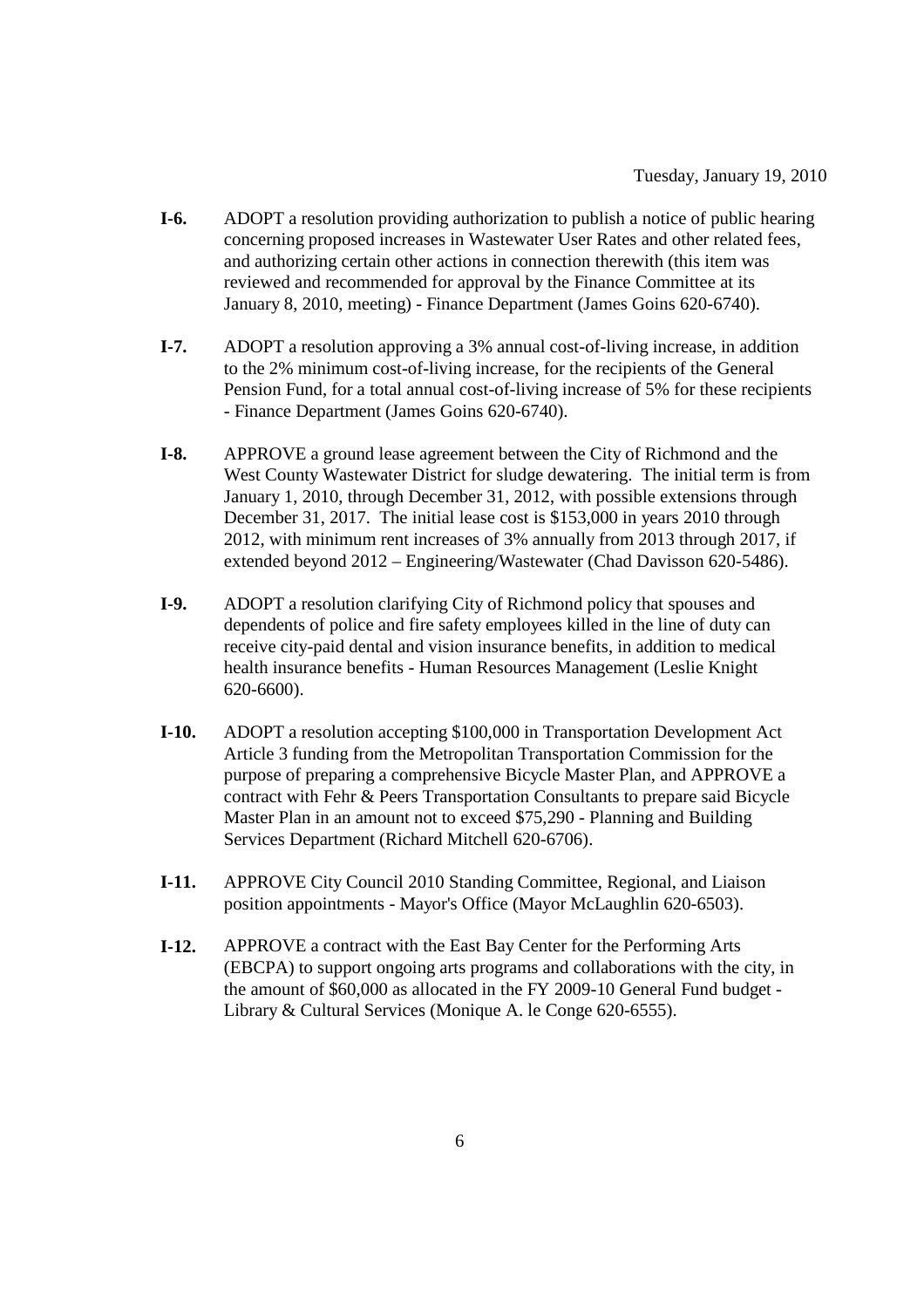- **I-13.** APPROVE a contract with the National Institute of Art & Disabilities (NIAD) to support ongoing arts programs and collaborations with the city, in the amount of \$60,000 as allocated in the FY 2009-10 General Fund budget - Library & Cultural Services (Monique A. le Conge 620-6555).
- **I-14.** APPROVE a contract with the Richmond Art Center to support ongoing arts programs and collaborations with the city, in the amount of \$60,000 as allocated in the FY 2009-10 General Fund Budget - Library & Cultural Services (Monique A. le Conge 620-6555).
- **I-15.** APPROVE the following appointment: North Richmond Mitigation Fee Joint Committee: Johnny O. White, City of Richmond resident in North Richmond - Mayor's Office (Mayor McLaughlin 620-6503).
- **I-16.** APPROVE a contract with CALINC, LLC for a series of Hazardous Materials trainings for 150 students from December 16, 2009, through January 16, 2012, for an amount not to exceed \$150,000, funded by the Environmental Protection Agency's Brownfields grant (this item was reviewed and recommended for approval by the Finance Committee at its January 8, 2010 meeting) - Employment and Training Department (Sal Vaca/Nicholas Alexander 307-8009).
- **I-17.** APPROVE a contract with the West Contra Costa Unified School District's (WCCUSD) School to College & Career Program in support of the Career Technology Education Academy. The term of the contract will be November 18, 2009, through June 30, 2010, for an amount not to exceed \$300,000, and is funded by the January 2009 Chevron Community Benefits Agreement payment (this item was reviewed and recommended for approval by the Finance Committee at its December 4, 2009, meeting) - Employment and Training Department (Sal Vaca 307-8006).
- **I-18.** APPROVE the minutes for the meetings held on October 20 and 27; and November 17, 2009 - City Clerk's Office (Diane Holmes 620-6513).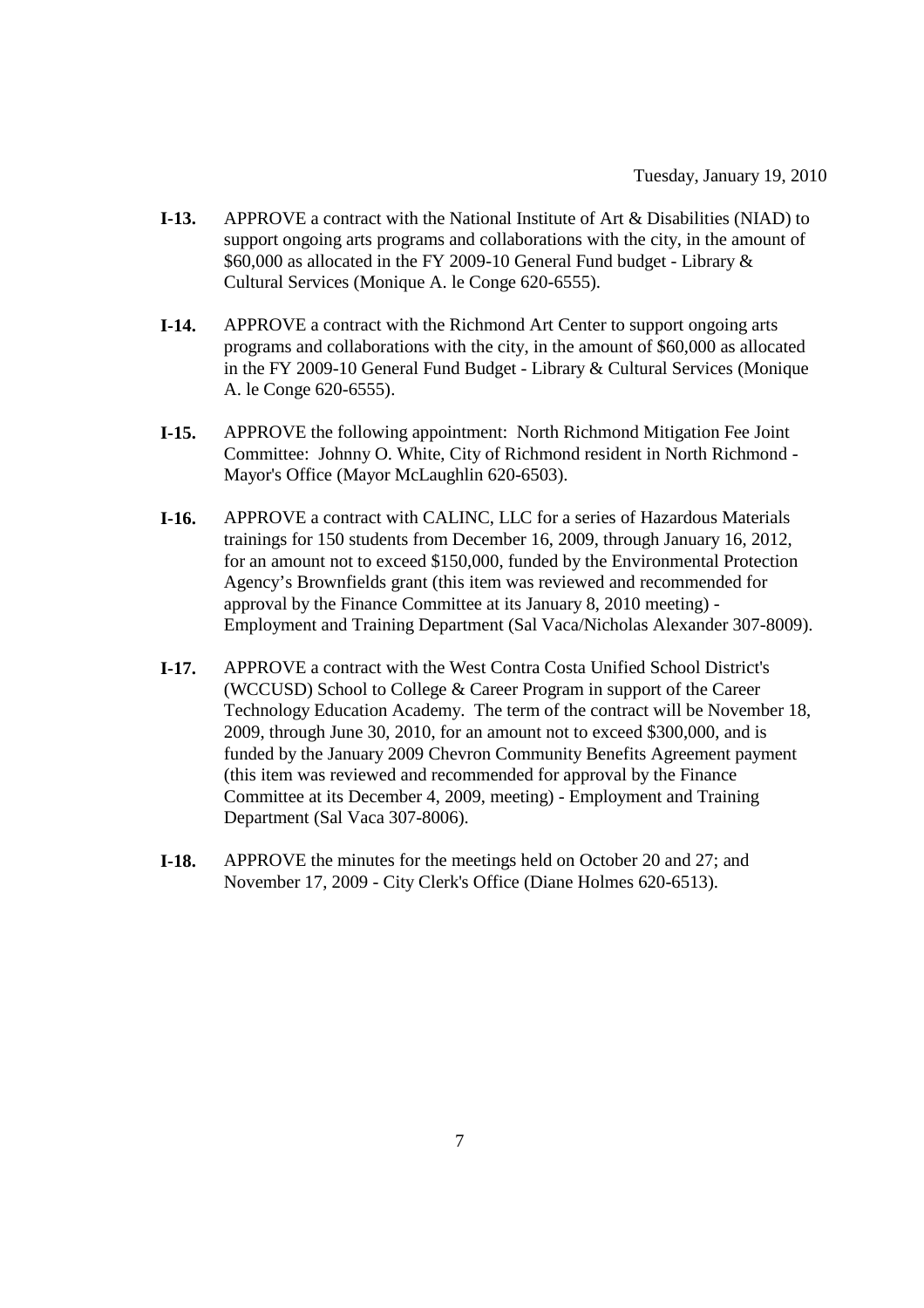## **J. PUBLIC HEARINGS**

**J-1.** ADOPT two resolutions to enable the City of Richmond to participate in the California FIRST Financing District: (1) authorize the City of Richmond to participate in the California FIRST Program to provide AB 811 financing services to property owners; and (2) request that Contra Costa County provide county-level leadership and commitment to create a municipal financing district with California FIRST and take any steps necessary to fulfill the county participation requirements so that Contra Costa cities can participate - City Manager's Office (Bill Lindsay 620-6512).

## **K. RESOLUTIONS**

**K-1.** ADOPT a resolution in opposition of the proposed closure of the Station A Post Office on Broadway Avenue in Richmond, California - Mayor McLaughlin (620-6503) and Councilmember Rogers (867-5725).

## **L. ORDINANCES**

- **L-1.** INTRODUCE an ordinance (first reading) amending Chapter 9.17 of the Municipal Code regarding the use of food ware by Richmond food providers to reflect the following technical revisions: (a) require that cutlery be compostable; (b) eliminate reference to the term "biodegradable;" and (c) exempt products for which there is no suitable alternative; AND, as a policy option, consider whether to include as part of the ordinance an exemption for vendors that prove that compliance with the food ware ordinance creates an economic hardship - City Manager's Office (Bill Lindsay 620-6512).
- **L-2.** ADOPT an urgency ordinance under Government Code Section 65858 establishing a new 45-day moratorium on the acceptance, processing and approval of applications to establish medical marijuana dispensaries and cooperatives in the City - Planning and Building Services Department (Richard Mitchell 620-6706).
- **L-3.** ADOPT an urgency ordinance establishing a 45-day moratorium on the acceptance, processing, and approval of applications and permits for tobaccooriented retail establishments ("smokeshops") - Councilmembers Butt, Ritterman, and Rogers (620-6581).